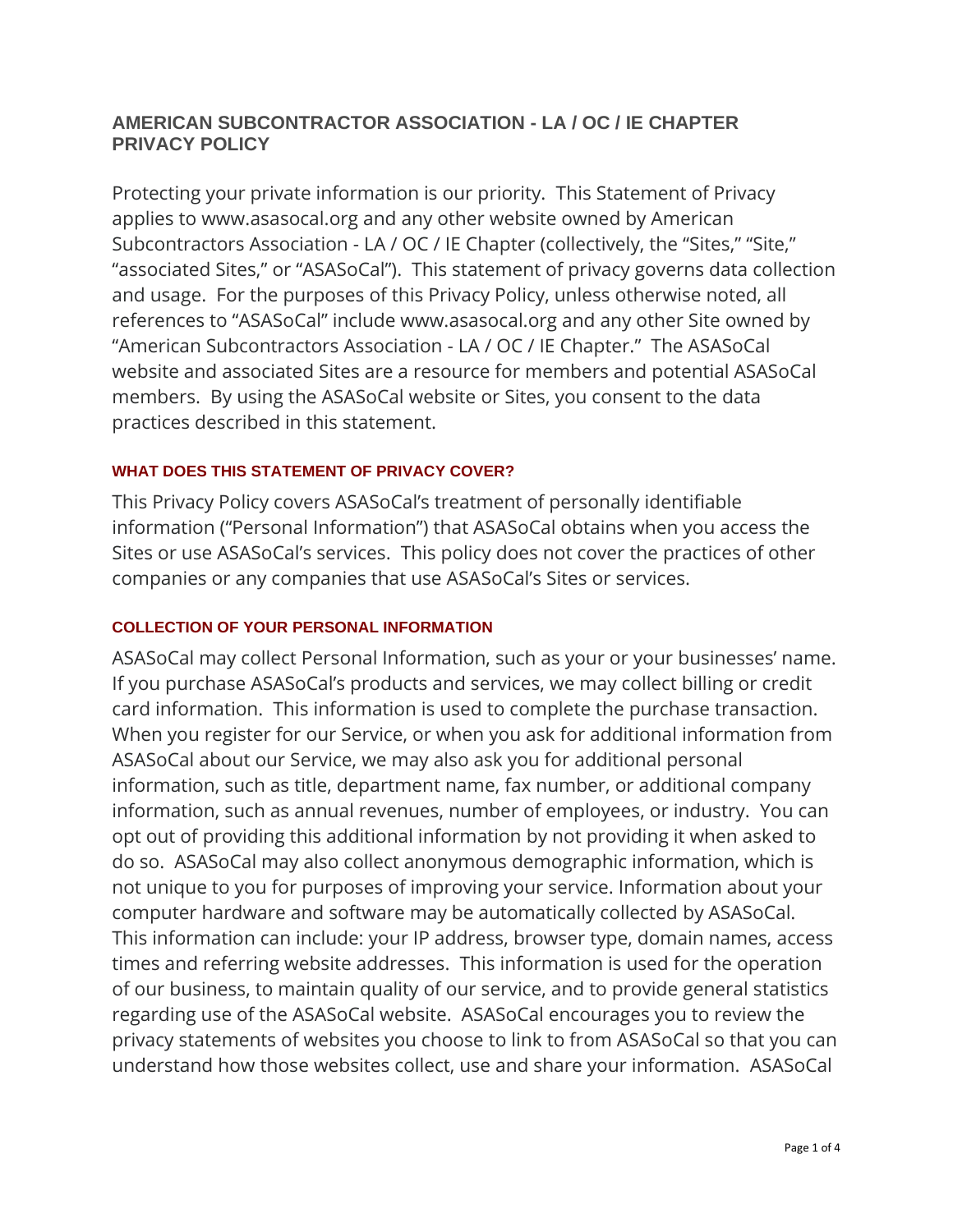is not responsible for the privacy statements or other content on websites outside of the ASASoCal website.

## **USE OF YOUR PERSONAL INFORMATION**

ASASoCal collects and uses your personal information to operate its websites and deliver the services you have requested. ASASoCal may also use your personally identifiable information to inform you of other products or services available from ASASoCal and its affiliates. ASASoCal may also contact you via surveys to conduct research about your opinion of current services or of potential new services that may be offered. ASASoCal DOES NOT SELL, RENT or LEASE its CUSTOMER LISTS TO THIRD PARTIES. ASASoCal may, from time to time, contact you on behalf of external business partners about a particular offering that may be of interest to you. In those cases, your unique personally identifiable information (e-mail, name, address, telephone number) is transferred to the third party. ASASoCal may share data with trusted partners to help perform statistical analysis, send you email or postal mail, provide customer support, or arrange for deliveries. All such third parties are prohibited from using your personal information except to provide these services to ASASoCal, and they are required to maintain the confidentiality of your information. ASASoCal may keep track of the websites and pages our users visit within our Site(s), in order to determine what ASASoCal services are the most popular. This data is used to deliver customized content and service within ASASoCal to customers whose behavior indicates that they are interested in a particular area. ASASoCal will disclose your personal information, without notice, only if required to do so by law or in the good faith belief that such action is necessary to: conform to the edicts of the law or comply with legal process served on ASASoCal or the site; protect and defend the rights or property of ASASoCal; and, act under exigent circumstances to protect the personal safety of users of ASASoCal, or the public.

## **USE OF COOKIES**

The ASASoCal website may use "cookies" to help you personalize your online experience. A cookie is a text file that is placed on your hard disk by a web page server. Cookies cannot be used to run programs or deliver viruses to your computer. Cookies are uniquely assigned to you and can only be read by a web server in the domain that issued the cookie to you. In addition, you enable ASASoCal to obtain any other cookies used on your website in conjunction with the ASASoCal service. One of the primary purposes of cookies is to provide a convenience feature to save you time. The purpose of a cookie is to tell the Web server that you have returned to a specific page. For example, if you personalize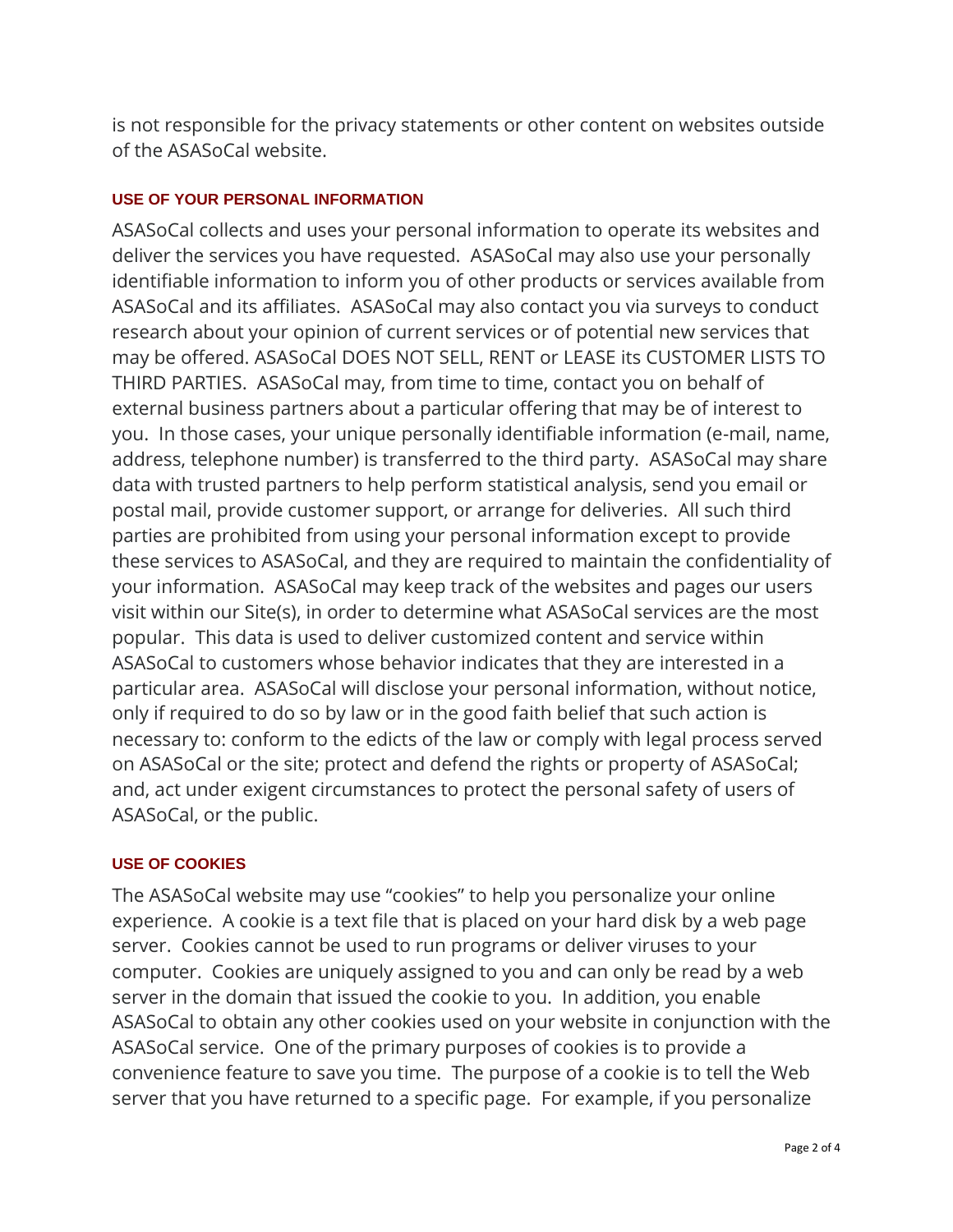ASASoCal pages, or register with ASASoCal site or services, a cookie helps ASASoCal to recall your specific information on subsequent visits. This simplifies the process of recording your personal information, such as billing addresses, shipping addresses, and so on. When you return to the same ASASoCal website, the information you previously provided can be retrieved, so you can easily use the ASASoCal features that you customized.

### **SECURITY OF YOUR PERSONAL INFORMATION**

ASASoCal secures your personal information from unauthorized access, use, or disclosure. We routinely scan our source code to check for weaknesses or vulnerabilities. When personal information (such as a credit card number) is transmitted to other websites, it is protected through the use of encryption, such as the Secure Sockets Layer (SSL) protocol.

### **CHILDREN UNDER THIRTEEN**

ASASoCal does not knowingly collect personally identifiable information from children under the age of thirteen. If you are under the age of thirteen, you must ask your parent or guardian for permission to use this website.

### **OPT-OUT & UNSUBSCRIBE**

We respect your privacy and give you an opportunity to opt-out of receiving announcements of certain information. Users may opt-out of receiving any or all communications from ASASoCal by contacting us here:

Email: [asalaorangeco@gmail.com](mailto:asalaorangeco@gmail.com) Phone: 714.970.8444

## **CHANGES TO THIS STATEMENT**

ASASoCal will occasionally update this Statement of Privacy to reflect company and customer feedback as well as changes in applicable law. ASASoCal encourages you to periodically review this Statement to be informed of how ASASoCal is protecting your information.

#### **MERGER OR TRANSFER**

Should we sell, merge or transfer any part of our business, part of the sale may include your personal information.

#### **CONTACT INFORMATION**